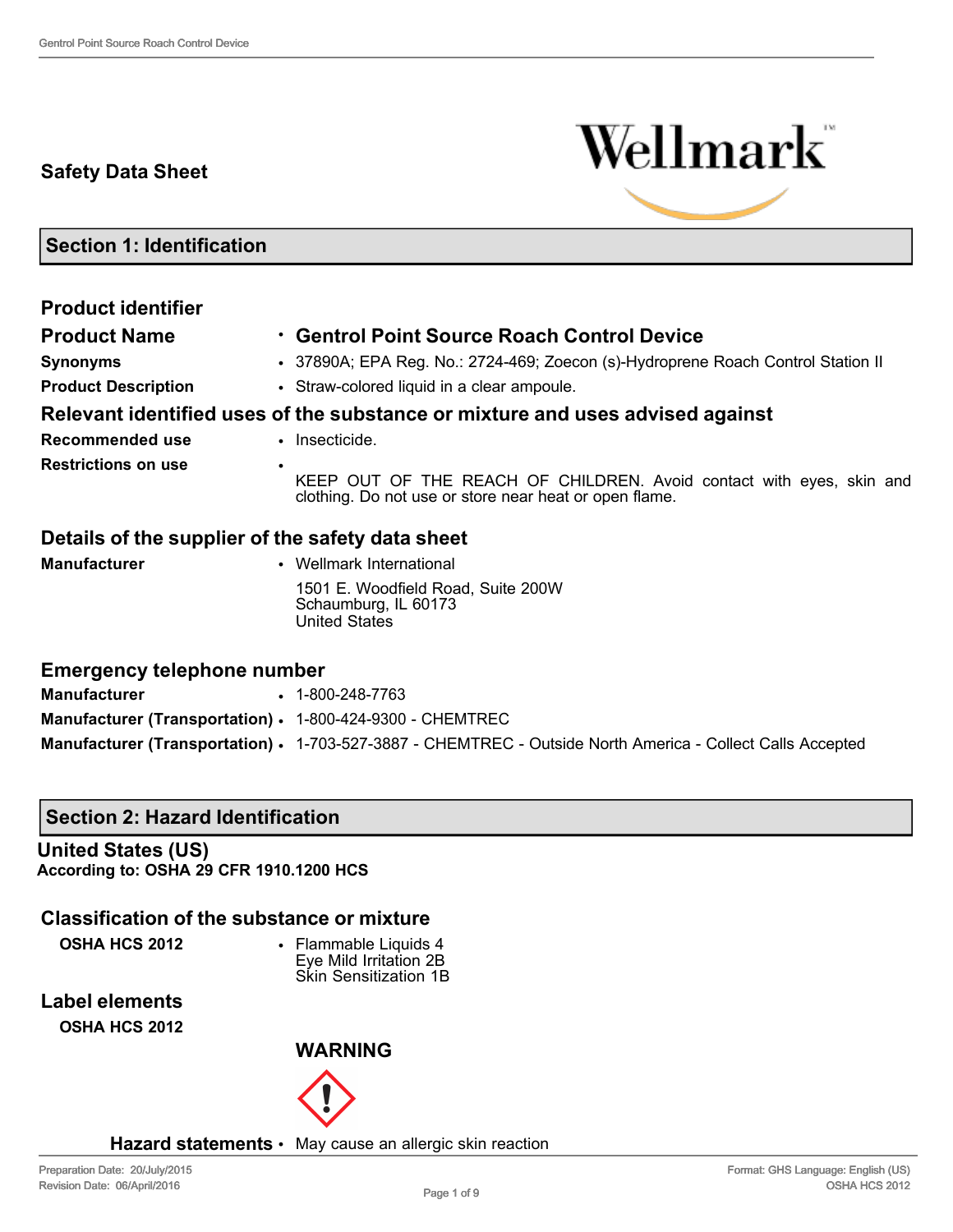|                                 | Combustible liquid<br>Causes eye irritation                                                                                                                                                                                                                                                                                                                                                                                                          |
|---------------------------------|------------------------------------------------------------------------------------------------------------------------------------------------------------------------------------------------------------------------------------------------------------------------------------------------------------------------------------------------------------------------------------------------------------------------------------------------------|
| <b>Precautionary statements</b> |                                                                                                                                                                                                                                                                                                                                                                                                                                                      |
|                                 | <b>Prevention</b> • Wash thoroughly after handling.<br>Avoid breathing dust, fume, gas, mist, vapors and/or spray.<br>Keep away from heat, sparks, open flames and/or hot surfaces. - No smoking.<br>Contaminated work clothing should not be allowed out of the workplace.<br>Wear protective gloves/protective clothing/eye protection/face protection.                                                                                            |
|                                 | <b>Response</b> • IF ON SKIN: Wash with plenty of soap and water.<br>If skin irritation occurs: Get medical advice/attention.<br>Take off contaminated clothing and wash before reuse.<br>In case of fire: Use appropriate media for extinction.<br>IF IN EYES: Rinse cautiously with water for several minutes. Remove contact lenses,<br>if present and easy to do. Continue rinsing.<br>If eye irritation persists: Get medical advice/attention. |
| Storage/Disposal •              | Dispose of content and/or container in accordance with local, regional, national, and/or<br>international regulations.<br>Store in a well-ventilated place. Keep cool.                                                                                                                                                                                                                                                                               |
| Other hazards                   |                                                                                                                                                                                                                                                                                                                                                                                                                                                      |
| <b>OSHA HCS 2012</b>            | Under United States Regulations (29 CFR 1910.1200 - Hazard Communication<br>Standard), this product is considered hazardous.                                                                                                                                                                                                                                                                                                                         |

## **Section 3 - Composition/Information on Ingredients**

•

#### **Substances**

• Material does not meet the criteria of a substance.

#### **Mixtures**

| <b>Composition</b>       |                      |         |
|--------------------------|----------------------|---------|
| <b>I</b> Chemical Name   | <b>I</b> Identifiers | $\%$    |
| (S)-Hydroprene           | $CAS: 65733-18-8$    | 90.6%   |
| Butylated hydroxytoluene | $CAS:128-37-0$       | $9.4\%$ |

### **Section 4: First-Aid Measures**

## **Description of first aid measures**

**Inhalation** •

IF INHALED: If breathing is difficult, remove person to fresh air and keep at rest in a position comfortable for breathing. Call a poison control center or doctor for further treatment advice.

**Skin**

**Eye**

IF ON SKIN: Wash with plenty of soap and water. If skin irritation occurs: Get medical advice/attention.

• IF IN EYES: Rinse cautiously with water for several minutes. Remove contact lenses, if present and easy to do. Continue rinsing. If eye irritation persists: Get medical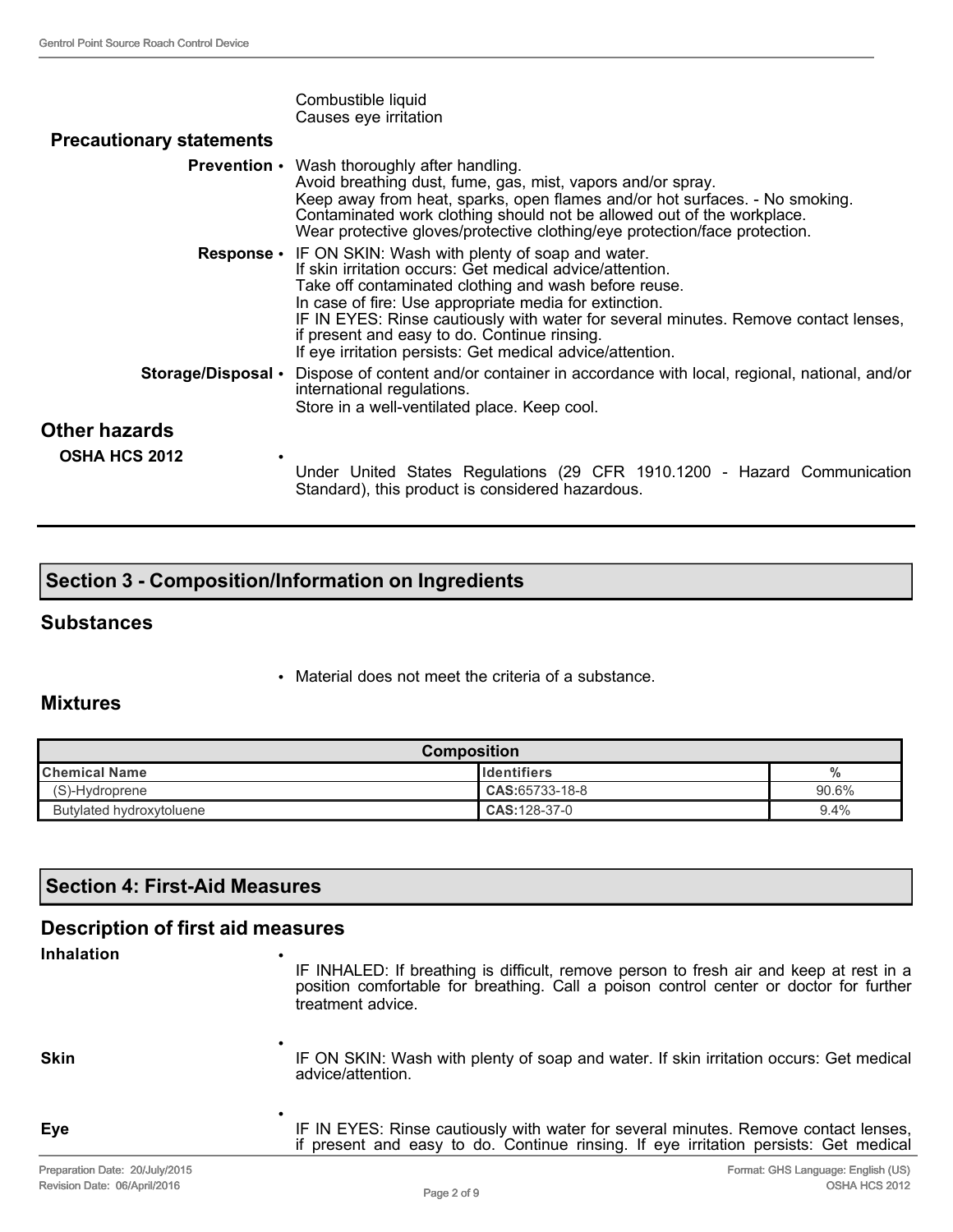## advice/attention. **Ingestion** • IF SWALLOWED: Do not induce vomiting unless told to by a poison control center or doctor. Get medical attention if symptoms occur. **Most important symptoms and effects, both acute and delayed** • Causes eye irritation. May cause an allergic skin reaction. Refer to Section 11 - Toxicological Information. **Indication of any immediate medical attention and special treatment needed** Notes to Physician • Treat symptomatically and supportively. **Section 5: Fire-Fighting Measures**

| <b>Extinguishing media</b>                          |                                                                                                                                                                                   |
|-----------------------------------------------------|-----------------------------------------------------------------------------------------------------------------------------------------------------------------------------------|
|                                                     | Suitable Extinguishing Media • LARGE FIRE: Water spray, fog or regular foam.<br>SMALL FIRES: Dry chemical, CO2, water spray or regular foam.                                      |
| <b>Unsuitable Extinguishing</b><br>Media            | • Avoid heavy hose streams.                                                                                                                                                       |
| <b>Firefighting Procedures</b>                      | • LARGE FIRES: Move containers from fire area if you can do it without risk.<br>Stay upwind.<br>Ventilate closed spaces before entering.<br>Do not breathe gas/fumes/vapor/spray. |
|                                                     | Special hazards arising from the substance or mixture                                                                                                                             |
| <b>Unusual Fire and Explosion</b><br><b>Hazards</b> | • Combustible liquid.                                                                                                                                                             |
| <b>Hazardous Combustion</b><br><b>Products</b>      | • No data available.                                                                                                                                                              |
| <b>Advice for firefighters</b>                      |                                                                                                                                                                                   |

• Wear positive pressure self-contained breathing apparatus (SCBA).

## **Section 6 - Accidental Release Measures**

## **Personal precautions, protective equipment and emergency procedures**

| <b>Personal Precautions</b>      | Do not walk through spilled material. Ventilate enclosed areas. Wear appropriate<br>personal protective equipment, avoid direct contact. |
|----------------------------------|------------------------------------------------------------------------------------------------------------------------------------------|
| <b>Emergency Procedures</b>      | ELIMINATE all ignition sources (no smoking, flares, sparks or flames in immediate<br>area). Ventilate closed spaces before entering.     |
| <b>Environmental precautions</b> |                                                                                                                                          |
|                                  | • LARGE SPILLS: Prevent entry into waterways, sewers, basements or confined areas.                                                       |
|                                  | Methods and material for containment and cleaning up                                                                                     |
| Containment/Clean-up             |                                                                                                                                          |

| Containment/Clean-up |                                                                                                                             |
|----------------------|-----------------------------------------------------------------------------------------------------------------------------|
| <b>Measures</b>      | Absorb spills with an inert material, clay granules or other inert absorbent material and<br>put in container for disposal. |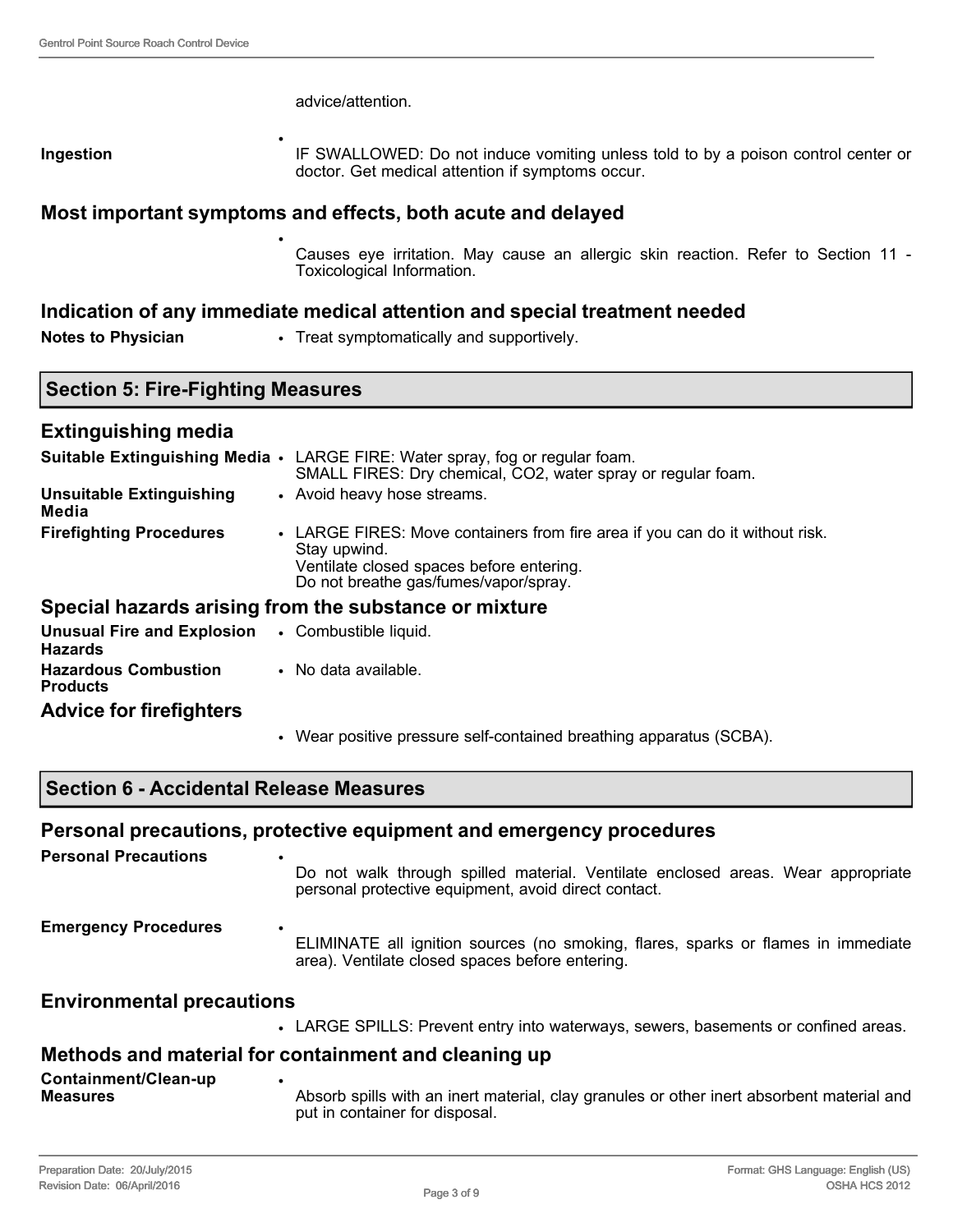## **Section 7 - Handling and Storage**

#### **Precautions for safe handling**

**Handling** • Keep away from fire - No Smoking. Avoid breathing fumes. Use only in well ventilated areas. Wear appropriate personal protective equipment, avoid direct contact.

### **Conditions for safe storage, including any incompatibilities**

**Storage** • Store in a cool/low-temperature, well-ventilated dry place away from heat and ignition sources. **Incompatible Materials or Ignition Sources** • Heat, sparks, open flame. **Other Information** • See product label for additional information.

## **Section 8 - Exposure Controls/Personal Protection**

## **Control parameters**

#### **Exposure Limits/Guidelines** • No data available.

| <b>Exposure Limits/Guidelines</b>           |            |                                                 |               |
|---------------------------------------------|------------|-------------------------------------------------|---------------|
|                                             | l Result I | <b>ACGIH</b>                                    | <b>NIOSH</b>  |
| Butylated<br>hydroxytoluene<br>$(128-37-0)$ |            | TWAs 2 mg/m3 TWA (inhalable fraction and vapor) | ∥10 mg/m3 TWA |

#### **Exposure Limits Supplemental**

**ACGIH**

•Butylated hydroxytoluene (128-37-0): **TLV Basis - Critical Effects:** (upper respiratory tract irritation)

### **Exposure controls**

**Engineering** 

• Use adequate ventilation to remove vapors (fumes, dust, etc.)

## **Measures/Controls**

#### **Personal Protective Equipment**

**Pictograms** •



| <b>Respiratory</b>                               | ٠<br>In case of insufficient ventilation, wear suitable NIOSH approved respiratory protection.                                                                       |
|--------------------------------------------------|----------------------------------------------------------------------------------------------------------------------------------------------------------------------|
| Eye/Face                                         | • Wear chemical splash safety goggles.                                                                                                                               |
| <b>Hands</b><br><b>Skin/Body</b>                 | • Wear appropriate gloves.<br>٠<br>prolonged exposure is anticipated, it is recommended for handlers to wear<br>lf.<br>appropriate clothing to prevent skin contact. |
| <b>Environmental Exposure</b><br><b>Controls</b> | • Refer to Section 13 - Disposal Considerations.                                                                                                                     |

## **Section 9 - Physical and Chemical Properties**

## **Information on Physical and Chemical Properties**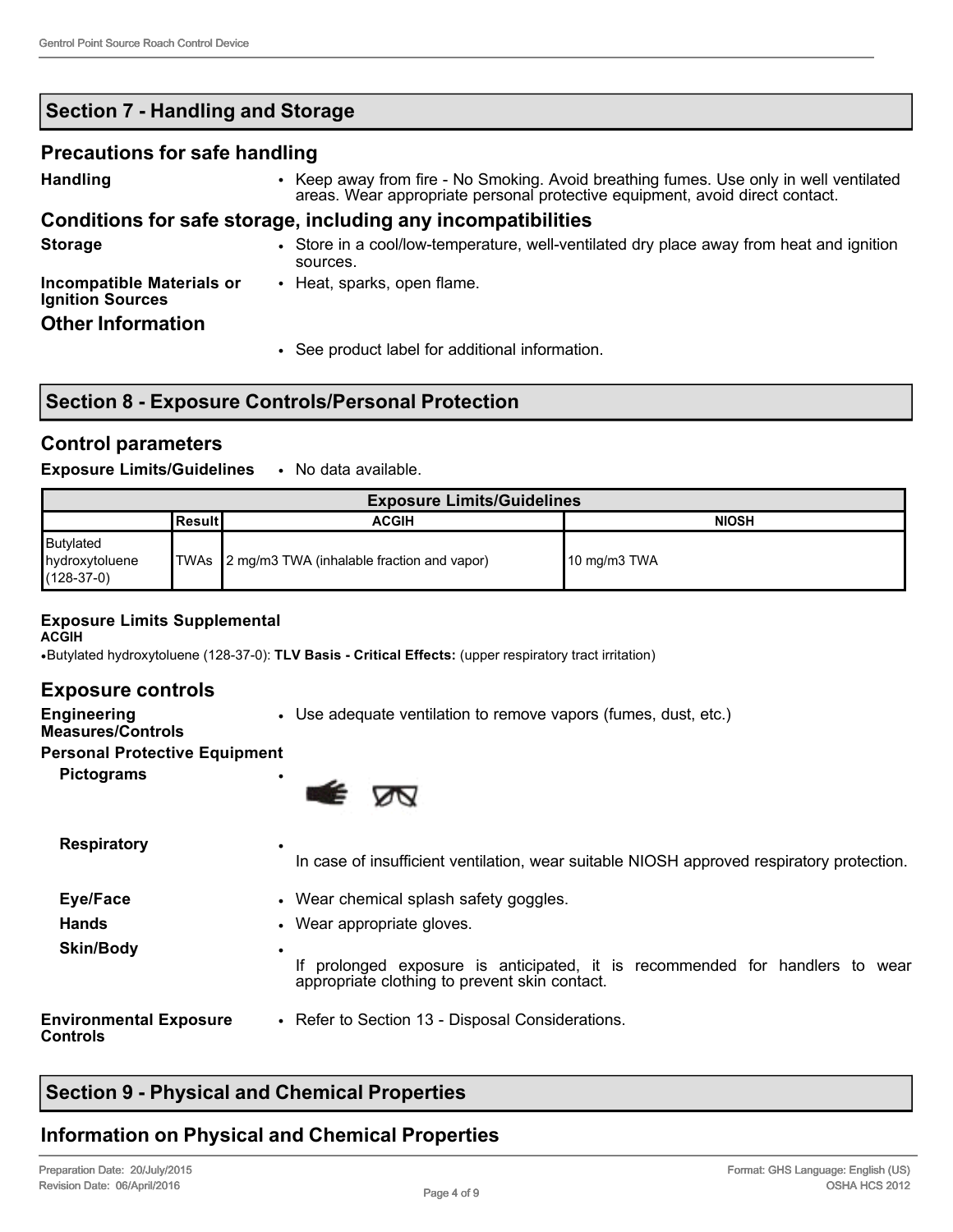| <b>Material Description</b>         |                                |                              |                                             |  |
|-------------------------------------|--------------------------------|------------------------------|---------------------------------------------|--|
| <b>Physical Form</b>                | Liquid                         | Appearance/Description       | Straw-colored liquid in a clear<br>ampoule. |  |
| Color                               | Straw colored.                 | Odor                         | Faint fruity.                               |  |
| <b>Odor Threshold</b>               | No data available              |                              |                                             |  |
| <b>General Properties</b>           |                                |                              |                                             |  |
| <b>Boiling Point</b>                | No data available              | Melting Point/Freezing Point | No data available                           |  |
| Decomposition Temperature           | No data available              | pH                           | No data available                           |  |
| Specific Gravity/Relative Density   | $= 0.89$ Water=1               | <b>Water Solubility</b>      | Insoluble<br>Water Solubility is 0.54 PPM   |  |
| Viscosity                           | No data available              | <b>Critical Temperature</b>  | No data available                           |  |
| <b>Volatility</b>                   |                                |                              |                                             |  |
| Vapor Pressure                      | < 1 mmHg (torr) @ 77 °F(25 °C) | <b>Vapor Density</b>         | No data available                           |  |
| <b>Evaporation Rate</b>             | $<$ 1 n-Butyl Acetate = 1      |                              |                                             |  |
| Flammability                        |                                |                              |                                             |  |
| <b>Flash Point</b>                  | 182°F (84°C)                   | UEL                          | No data available                           |  |
| LEL                                 | No data available              | Autoignition                 | No data available                           |  |
| Flammability (solid, gas)           | No data available              |                              |                                             |  |
| Environmental                       |                                |                              |                                             |  |
| Octanol/Water Partition coefficient | No data available              |                              |                                             |  |

## **Section 10: Stability and Reactivity**

# **Reactivity**

|                                           | • Non-reactive                                                                |
|-------------------------------------------|-------------------------------------------------------------------------------|
| <b>Chemical stability</b>                 |                                                                               |
|                                           | • Stable                                                                      |
| <b>Possibility of hazardous reactions</b> |                                                                               |
|                                           | • Hazardous polymerization will not occur.                                    |
| <b>Conditions to avoid</b>                |                                                                               |
|                                           | • Heat, sparks, open flame, other ignition sources, and oxidizing conditions. |
| Incompatible materials                    |                                                                               |
|                                           | • Store away from oxidizers.                                                  |
| <b>Hazardous decomposition products</b>   |                                                                               |

• No data available.

## **Section 11 - Toxicological Information**

## **Information on toxicological effects**

|                                                                | <b>CAS</b> |                                                                                                                                                |
|----------------------------------------------------------------|------------|------------------------------------------------------------------------------------------------------------------------------------------------|
| <b>I</b> Gentrol Point Source Roach<br><b>I</b> Control Device | <b>NDA</b> | <b>Irritation:</b> Eye-Rabbit • Mild irritation: Skin-Rabbit • Mild irritation                                                                 |
| <b>Components</b>                                              |            |                                                                                                                                                |
| $(S)$ -Hydroprene (90.6%)                                      | 65733-18-8 | Acute Toxicity: Ingestion/Oral-Rat LD50 · >34600 mg/kg; Inhalation-Rat LC50 · >5.5 mg/L 4 Hour<br>$(s)$ ; Skin-Rabbit LD50 $\cdot$ >5000 mg/kg |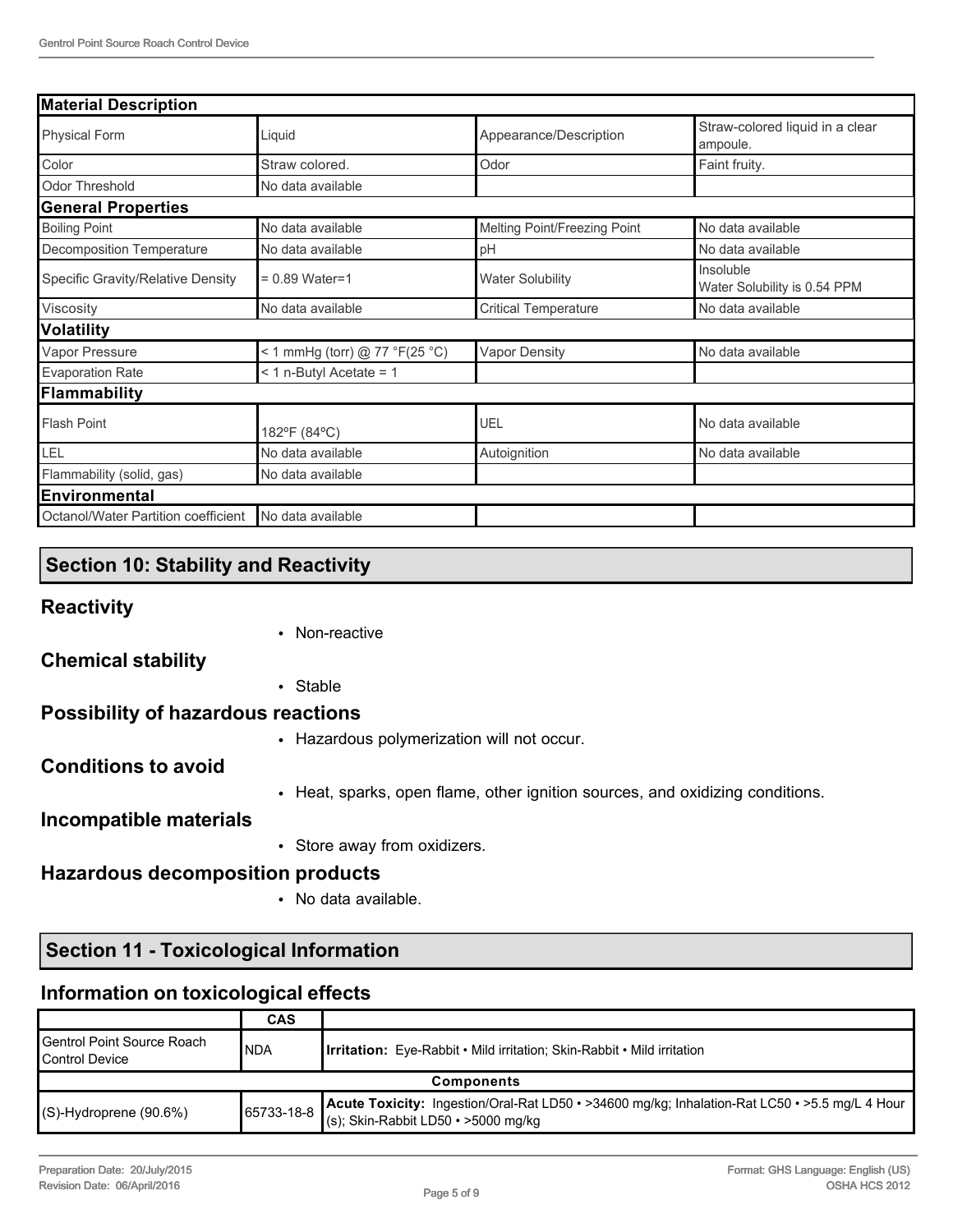| <b>GHS Properties</b>            | <b>Classification</b>                                                                                                                                                                                          |
|----------------------------------|----------------------------------------------------------------------------------------------------------------------------------------------------------------------------------------------------------------|
| <b>Acute toxicity</b>            | <b>OSHA HCS 2012 •</b> Acute Toxicity - Dermal - Classification criteria not met; Acute<br>Toxicity - Inhalation - Classification criteria not met; Acute Toxicity - Oral -<br>Classification criteria not met |
| <b>Skin corrosion/Irritation</b> | <b>OSHA HCS 2012 • Classification criteria not met</b>                                                                                                                                                         |
| Serious eye damage/Irritation    | <b>OSHA HCS 2012 •</b> Eye Mild Irritation 2B                                                                                                                                                                  |
| <b>Skin sensitization</b>        | OSHA HCS 2012 . Skin Sensitizer 1B                                                                                                                                                                             |
| <b>Respiratory sensitization</b> | <b>OSHA HCS 2012 • Classification criteria not met</b>                                                                                                                                                         |
| <b>Aspiration Hazard</b>         | <b>OSHA HCS 2012 • Classification criteria not met</b>                                                                                                                                                         |
| <b>Carcinogenicity</b>           | <b>OSHA HCS 2012 • Classification criteria not met</b>                                                                                                                                                         |
| <b>Germ Cell Mutagenicity</b>    | <b>OSHA HCS 2012 • Not classified - data lacking</b>                                                                                                                                                           |
| <b>Toxicity for Reproduction</b> | <b>OSHA HCS 2012 • Classification criteria not met</b>                                                                                                                                                         |
| <b>STOT-SE</b>                   | <b>OSHA HCS 2012 • Classification criteria not met</b>                                                                                                                                                         |
| <b>ISTOT-RE</b>                  | <b>OSHA HCS 2012 - Classification criteria not met</b>                                                                                                                                                         |

## **Potential Health Effects**

#### **Inhalation**

| Acute (Immediate)           | • Under normal conditions of use, no health effects are expected.                                                                                                                                                                                                                                                                                                                                                                                                                                                                                                                                                                                                                                                                                                                                                                                                                                            |
|-----------------------------|--------------------------------------------------------------------------------------------------------------------------------------------------------------------------------------------------------------------------------------------------------------------------------------------------------------------------------------------------------------------------------------------------------------------------------------------------------------------------------------------------------------------------------------------------------------------------------------------------------------------------------------------------------------------------------------------------------------------------------------------------------------------------------------------------------------------------------------------------------------------------------------------------------------|
| <b>Chronic (Delayed)</b>    | • No data available                                                                                                                                                                                                                                                                                                                                                                                                                                                                                                                                                                                                                                                                                                                                                                                                                                                                                          |
| Skin                        |                                                                                                                                                                                                                                                                                                                                                                                                                                                                                                                                                                                                                                                                                                                                                                                                                                                                                                              |
| Acute (Immediate)           | • May cause an allergic skin reaction.                                                                                                                                                                                                                                                                                                                                                                                                                                                                                                                                                                                                                                                                                                                                                                                                                                                                       |
| <b>Chronic (Delayed)</b>    | • No data available                                                                                                                                                                                                                                                                                                                                                                                                                                                                                                                                                                                                                                                                                                                                                                                                                                                                                          |
| Eye                         |                                                                                                                                                                                                                                                                                                                                                                                                                                                                                                                                                                                                                                                                                                                                                                                                                                                                                                              |
| Acute (Immediate)           | • Causes eye irritation.                                                                                                                                                                                                                                                                                                                                                                                                                                                                                                                                                                                                                                                                                                                                                                                                                                                                                     |
| <b>Chronic (Delayed)</b>    | • No data available                                                                                                                                                                                                                                                                                                                                                                                                                                                                                                                                                                                                                                                                                                                                                                                                                                                                                          |
| Ingestion                   |                                                                                                                                                                                                                                                                                                                                                                                                                                                                                                                                                                                                                                                                                                                                                                                                                                                                                                              |
| Acute (Immediate)           | • Under normal conditions of use, no health effects are expected.                                                                                                                                                                                                                                                                                                                                                                                                                                                                                                                                                                                                                                                                                                                                                                                                                                            |
| <b>Chronic (Delayed)</b>    | <b>CHRONIC</b><br>TOXICITY/CARCINOGENICITY<br>(S)-Hydroprene:<br>chronic<br>A<br>toxicity/carcinogenicity study in rats identified ovaries and the thyroid as target<br>organs. An increased incidence of benign thyroid tumors was present in male rats<br>only at the highest dose tested. Increased weights and macroscopic and microscopic<br>changes in the ovaries were observed at the highest doses. NOEL for males was<br>1,000 ppm and for females 100 ppm. SUBCHRONIC TOXICITY (S)-Hydroprene: In a 90<br>-day subchronic feeding study in rats, the NOEL was 50 mg/kg/day. Changes in body<br>weight and organ weights were observed at higher dose levels. Liver and ovaries were<br>identifed as target organs. No immunotoxic effects were observed in a study in mice<br>when (S)-Hydroprene was fed (diet) at dose levels up to and including 1,200<br>mg/kg/day, continuously for 30 days. |
| <b>Mutagenic Effects</b>    | MUTAGENICITY: (S)-Hydroprene has been found negative for mutagenicity potential. It<br>has tested negative in: 1) Ames Test, 2) in vivo cytogenetic assay, 3) micronucleus<br>test (in vivo) and in 4) test for DNA effects- UDS in rats (in vitro).                                                                                                                                                                                                                                                                                                                                                                                                                                                                                                                                                                                                                                                         |
| <b>Carcinogenic Effects</b> | ٠                                                                                                                                                                                                                                                                                                                                                                                                                                                                                                                                                                                                                                                                                                                                                                                                                                                                                                            |

(S)-Hyrdoprene: A chronic toxicity/carcinogenicity study in rats identified ovaries and the thyroid as target organs. An increased incidence of benign thyroid tumors was present in male rats only at the highest dose tested. Increased weights and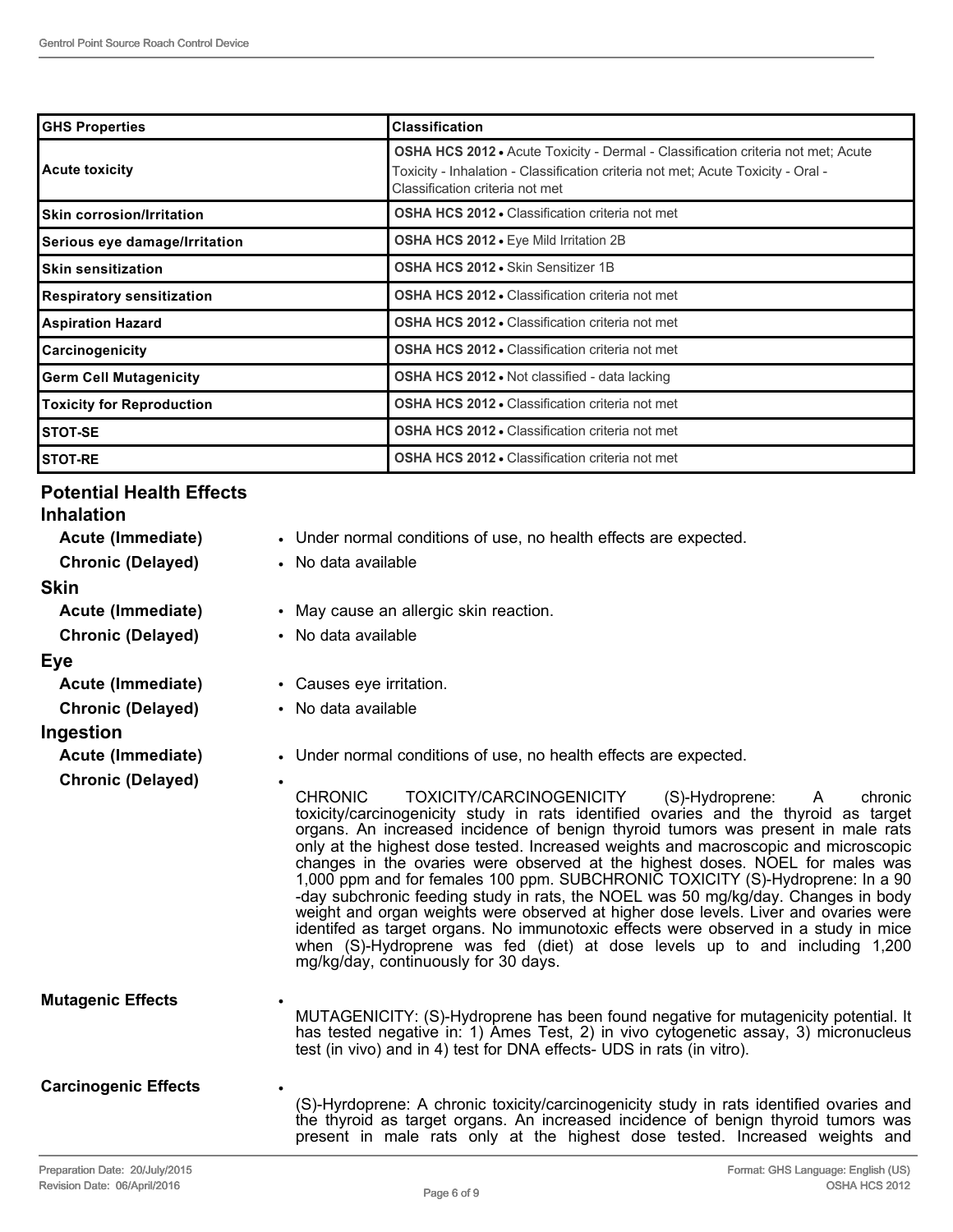macroscopic and microscopic changes in the ovaries were observed at the highest doses. NOEL for males was 1,000 ppm and for females 100 ppm.

**Reproductive Effects** • DEVELOPMENTAL AND REPRODUCTIVE TOXICITY(S)-Hydroprene: Parental reproductive performance in rats remained unaffected up to a dose level of 7,500 ppm, when evaluated in a 2- generation reproduction/toxicity study. Histologically, all females of 7,500 ppm dose group had cytoplasmic vacuolation in the ovaries, but without affecting reproductive performance. The NOEL for pup development was 1,500 ppm.No teratogenic or fetotoxic effects were observed in rats when pregnant animals were exposed (gavage) to (S) Hydroprene at levels up to 1,000 mg/kg/day (highest dose tested). NOEL for maternal toxicity was 1,000 mg/kg/day.

### **Section 12 - Ecological Information**

| <b>Toxicity</b><br><b>Components</b>             |  |                      |
|--------------------------------------------------|--|----------------------|
|                                                  |  |                      |
| <b>Persistence and degradability</b>             |  |                      |
|                                                  |  | • No data available. |
| <b>Bioaccumulative potential</b>                 |  |                      |
|                                                  |  | • No data available. |
| <b>Mobility in Soil</b>                          |  |                      |
|                                                  |  | • No data available. |
| <b>Other adverse effects</b>                     |  |                      |
| <b>Potential Environmental</b><br><b>Effects</b> |  | • No data available. |
| <b>Section 13 - Disposal Considerations</b>      |  |                      |
| <b>Waste treatment methods</b>                   |  |                      |

**Product waste** 

Dispose of content and/or container in accordance with local, regional, national, and/or international regulations.

**Packaging waste** 

Dispose of content and/or container in accordance with local, regional, national, and/or international regulations. See product label for disposal instructions.

### **Section 14 - Transport Information**

|      | UN<br>number                   | UN proper shipping name   Transport hazard class   | (es)           | <b>Packing</b><br>group | <b>Environmental</b><br>hazards |
|------|--------------------------------|----------------------------------------------------|----------------|-------------------------|---------------------------------|
|      |                                | Not Applicable Not regulated in non-bulk packaging | Not Applicable | Not Applicable          | Not Applicable                  |
| Idot | <b>NA1993</b>                  | Bulk packaging: Combustible liquid,<br>n.o.s.      |                | Ш                       | Not Applicable                  |
|      | <b>IMO/IMDG</b> Not Applicable | Not Regulated                                      | Not Applicable | Not Applicable          | Not Applicable                  |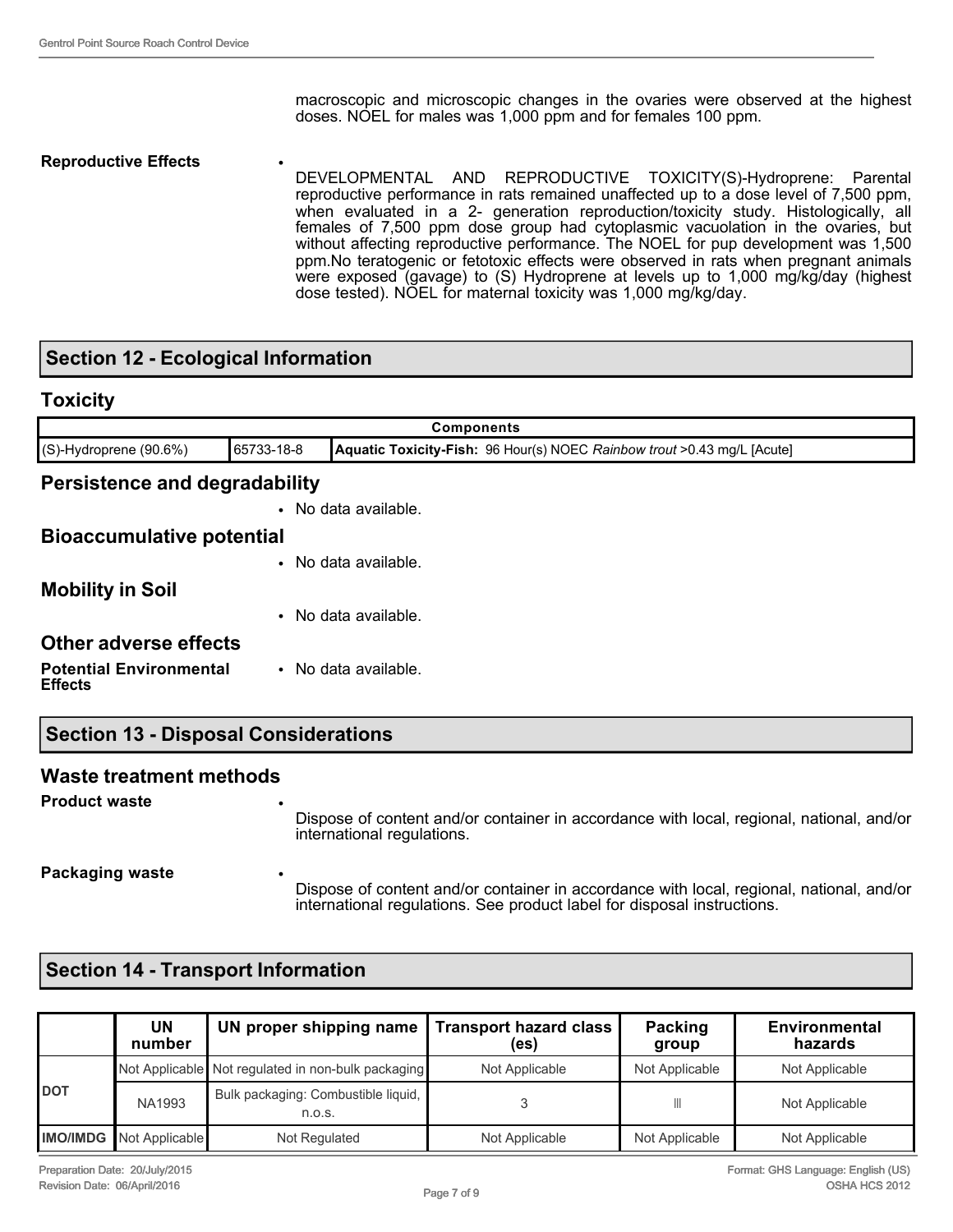| <b>IATA/ICAO</b> Not Applicable                                                       | Not Regulated       | Not Applicable | Not Applicable | Not Applicable |
|---------------------------------------------------------------------------------------|---------------------|----------------|----------------|----------------|
| Special precautions for user                                                          | • None specified.   |                |                |                |
| <b>Transport in bulk according</b><br>to Annex II of MARPOL 73/78<br>and the IBC Code | • No data available |                |                |                |
| <b>Other information</b>                                                              |                     |                |                |                |
| $IMO/IMDG$ .                                                                          | No data available   |                |                |                |
| <b>IATA/ICAO •</b>                                                                    | No data available   |                |                |                |

### **Section 15 - Regulatory Information**

#### **Safety, health and environmental regulations/legislation specific for the substance or mixture**

**SARA Hazard Classifications** • Acute

#### **FIFRA – Pesticide Labeling**

This chemical is a pesticide product registered by the United States Environmental Protection Agency and is subject to certain labeling requirements under federal pesticide law. These requirements differ from the classification criteria and hazard information required for safety data sheets (SDS), and for workplace labels of nonpesticide chemicals. The hazard information required on the pesticide label is reproduced below. The pesticide label also includes other important information, including directions for use.

#### **CAUTION**

#### **Precautionary Statements** • KEEP OUT OF THE REACH OF CHILDREN.

**Hazards to Humans and**  • **Domestic Animals**

HAZARDS TO HUMANS AND DOMESTIC ANIMALS -CAUTION: Causes moderate eye irritation. Avoid contact with eyes or clothing. Wash thoroughly with soap and water after handling and before eating, drinking, chewing gum, or using tobacco. Prolonged or frequently repeated skin contact may cause allergic reactions in some individuals.

#### **First Aid** •

IF IN EYES: Hold eye open and rinse slowly and gently with water for 15-20 minutes. Remove contact lenses, if present, after the first 5 minutes, then continue rinsing eye. Call a poison control center or doctor for treatment advice.

| Inventory                   |            |             |
|-----------------------------|------------|-------------|
| Component                   | <b>CAS</b> | <b>TSCA</b> |
| Butylated<br>hydroxytoluene | 128-37-0   | Yes         |
| $\sqrt{(S)}$ -Hydroprene    | 65733-18-8 | No          |

## **Section 16 - Other Information**

| <b>Revision Summary</b> |                       |                                         |
|-------------------------|-----------------------|-----------------------------------------|
| l Revision Date I       | <b>MSDS</b><br>Number | Changes                                 |
| 06/April/2016           |                       | Section 3 changed. Revised composition. |